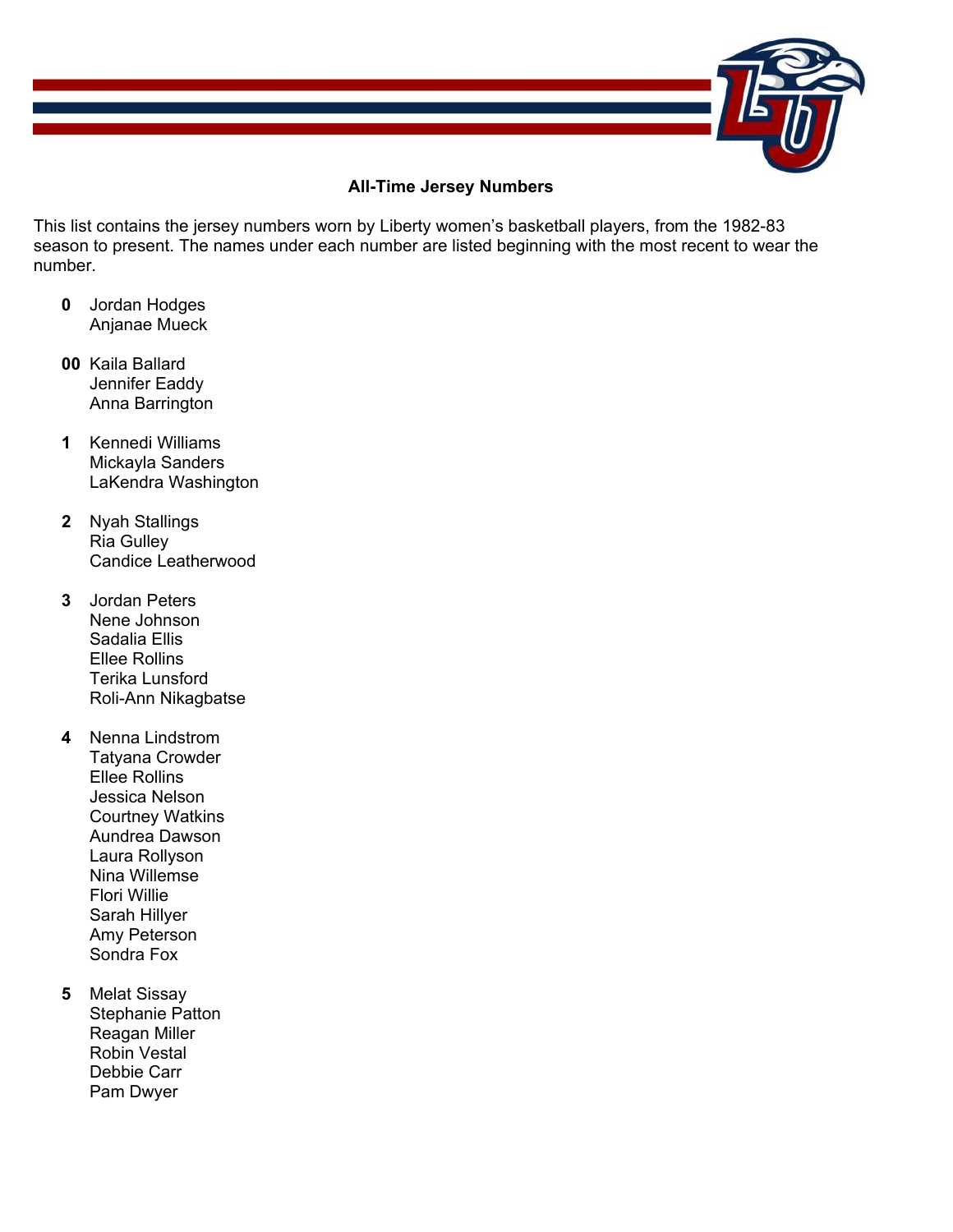**10** Kierra Johnson-Graham Jaymee Fisher-Davis Allyson Fasnacht Monique Leonard Kimmie Reeves Christina Popoff Della Sue Reynolds Cynthia Thomson Saundra Bridges Robin Vestal **11** Emma Hess Makaela Kestner Brooke Basinger Julia Winn Jelena Antic Egle Smigelskaite Leslie Jones Rachel Young Tiffany Ratcliff Rebecca Thomson Marsha Houff April Johnson Paula Lassiter Lynn Attwood **12** Dee Brown Ashtyn Baker Audrey Rettstatt Danika Dale Heather Smith Michelle Parker Kristina Usaite Becky Blesch Julie Bintz Ginny Holloway Jeri Wiley Kristi Mercer Debbie Wait Julie Jacobs Penny Ervin **13** Dee Brown Melis Ucar Moriah Begin Jill Vincent Coleen Flynn **14** Asia Todd Lela Sellers Karly Buer Sarah Wilkerson Erma Williams Theresa Bream Wendy Johnson

> Sharon Freet Donna Lidstone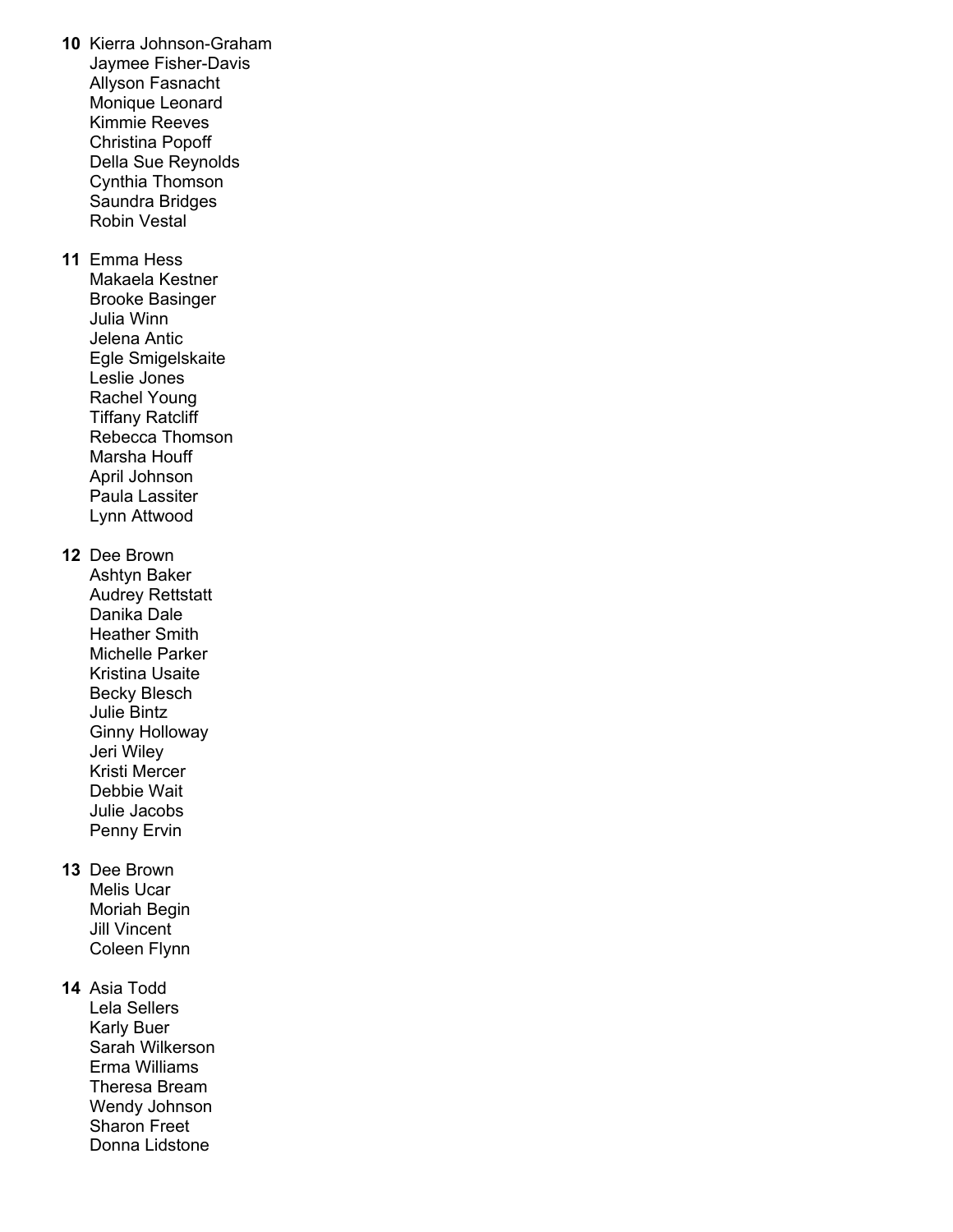- **15** Audrey Clark Simone Brown Kylee Beecher Karolina Piotrkiewicz Agne Jasinskaite Carol Barnes
- **20** Mya McMillian Berkman Sheana Vega Vivian Ewalefo Sheila Ford
- **21** Bridgette Rettstatt Keyen Green Mikal Johnson Emily Frazier Amber Mays Jamie Feagin Susan Foreid Miranda Kettery Genie Stinnett Ginny Holloway
- **22** Jordan Bailey Sheana Vega Tesh Hanson Tolu Omotola Rachel Hammond Stephanie Walker Britton Bennett Charity Williams Erma Jackson Ann Marie Bowdoin Angie Johnson Stephanie Cox Pam Wilder Sheila Ford
- **23** Emma Hess Emily Lytle Brooke Alexander Emily Stotmeister Avery Warley Egle Smigelskaite Tekita Butler Michelle Johnson Lori Milburn
- **24** Alyssa Iverson Iva Ilic Jasmine Gardner Elena Kisseleva Angie McDaniel Kathy Wooten Annetta Paraham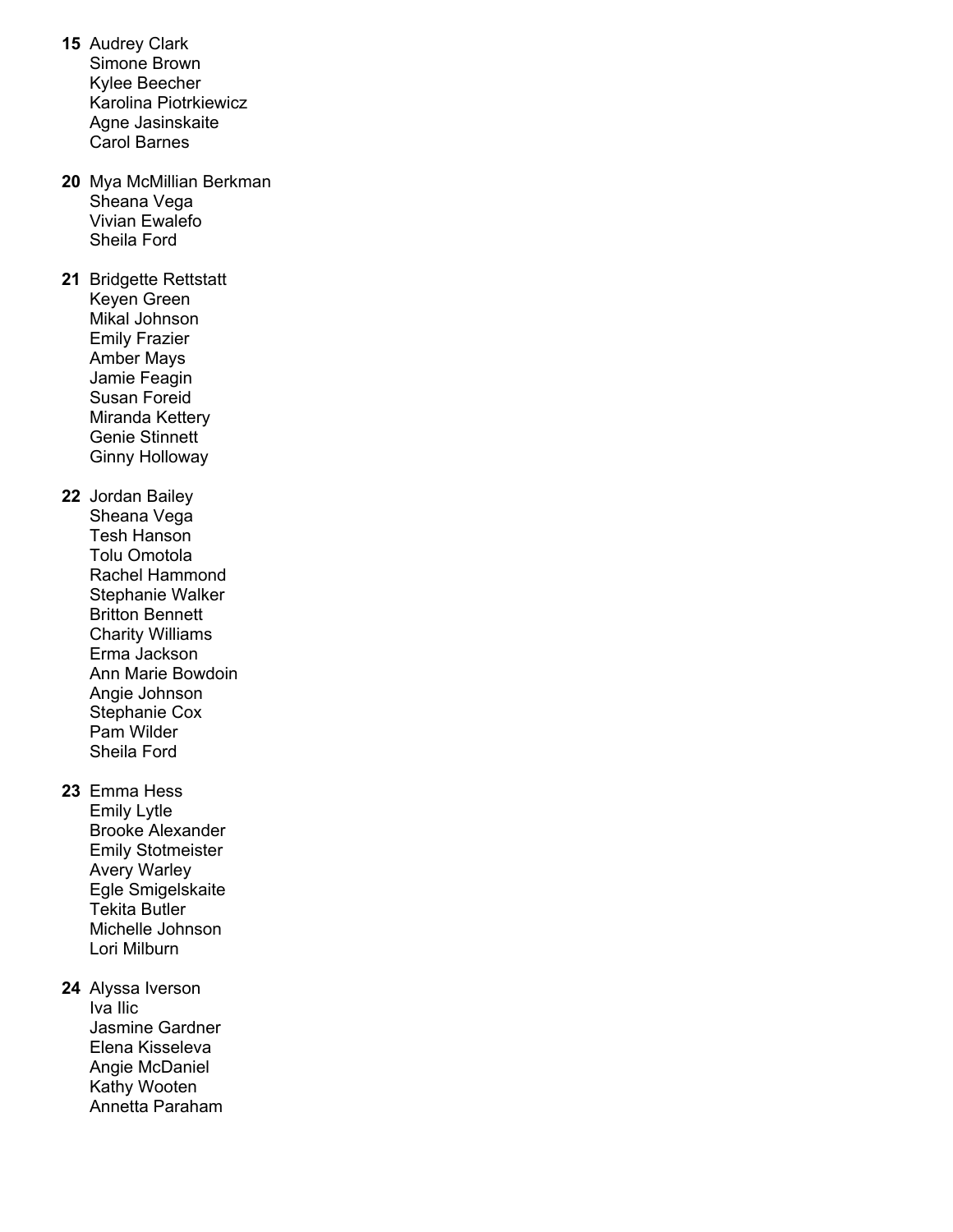- **25** Alise Markova Sophia d'Oliveira Dymond Morgan Rebecca Lightfoot Daina Staugaitiene Jennifer Spurlock Erin Wall Wendy Johnson Stacey White Malynda Keck Beth Ralph **30** Priscilla Smeenge KK Barbour Brittany Campbell Rima Margeviciute Michelle Fricke Kirstyn Bliss Carolyn Curry Melany Massey Renee' White Malynda Keck **31** Bella Smuda Crystal Peace Robin Ingalls Dee Paulson Trish Harris **32** Lizzie Moore Jordan Woods Terika Lunsford Rachel McLeod Ana Sousa Zandrique Cason Krystal Reeves Erin Wall Beth Hopkins Kathy Wooten Kim Ensing Harriett Blair Tracie Woolridge **33** Amy West Kaitlyn Stovall Sharon Wilkerson Dena Freeman Sandy Schwasnick Tracey Larose
- **34** Bridgette Rettstatt Katelyn Adams Mari Kong Janet Rorer

 Leslie Mason Patti Gallant